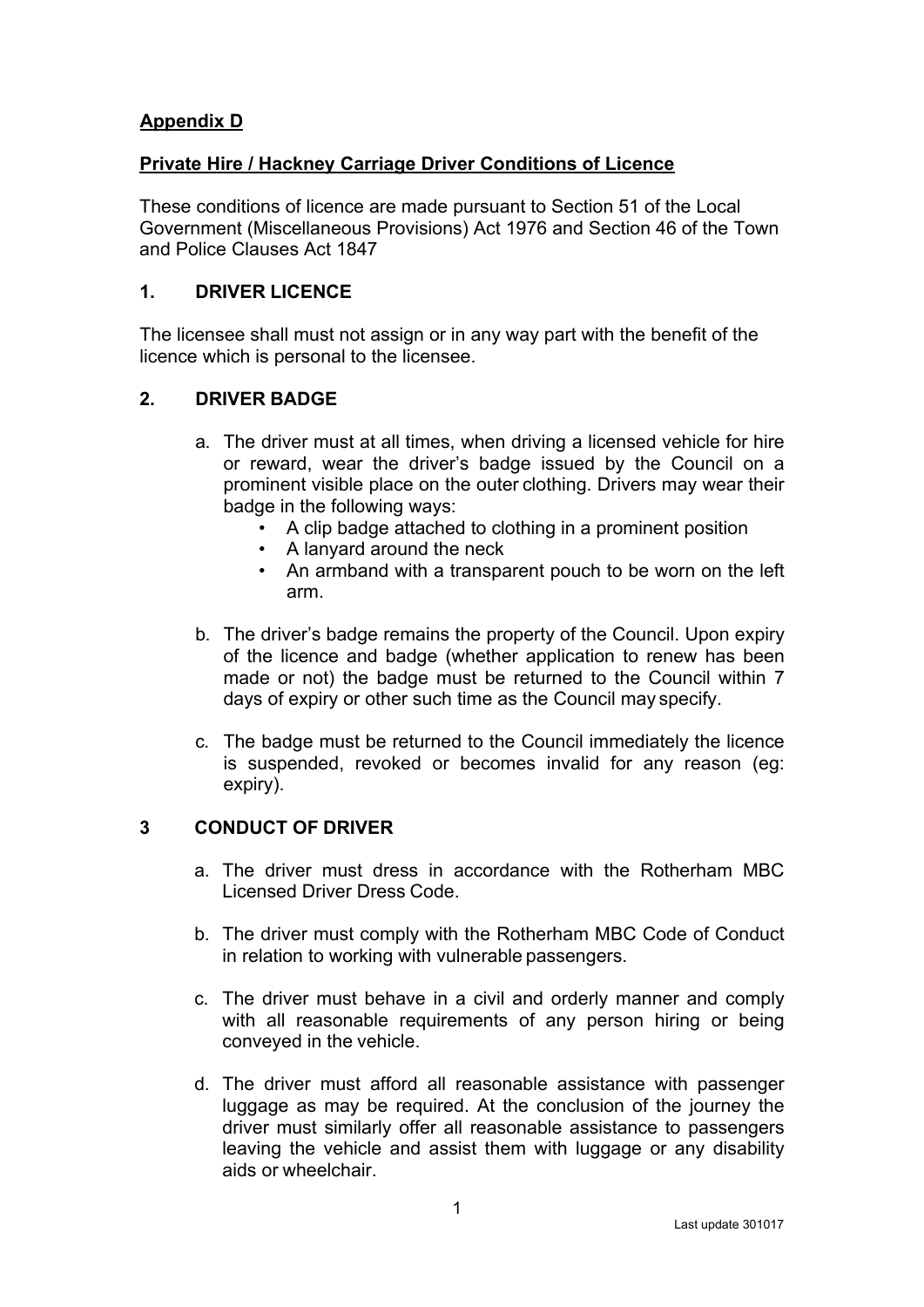Particular care must be taken with unaccompanied children and vulnerable adults. Drivers must remain alert safeguarding matters related to children and vulnerable adults. Drivers should ensure that children and vulnerable adults leave the vehicle directly ontothe kerb and immediately outside their destination (if it is safe and legal to do so).

- e. The driver must take all reasonable steps to ensure the safety of passengers entering or conveyed in or alighting from the vehicle, especially those passengers with a disability – see 4 below.
- f. The driver must not smoke tobacco or like substance in the vehicle at any time as provided by the Health Act 2006.
- g. The driver must not, without the express consent of the hirer, drink or eat in the vehicle (water may be drunk) or play any radio or sound reproducing instrument or equipment in the vehicle other than for the sending or receiving messages in connection with the operation of the vehicle.
- h. The driver must at all times when driving a licensed vehicle ensure that such vehicle is maintained in a roadworthy and clean condition.
- i. The driver of a licensed vehicle must ensure that none of the markings / signs / notices that are required to be displayed on the vehicle become concealed from public view or be so damaged or defaced that any figure or material particular is renderedillegible.
- j. The driver of a private hire vehicle must if he/she is aware that the vehicle has been hired to be in attendance at an appointed time and place or he/she has otherwise been instructed by the operator or proprietor of the vehicle to be in attendance at an appointed time and place punctually attend at the appointed time and place unless delayed or prevented by sufficient cause.
- k. The use of scanner equipment is prohibited.
- l. The driver of a wheelchair accessible vehicle is required to hold a Driving Standards Agency (DSA) Wheelchair Assessment Certificate.
- m. Where there is a reasonable cause to believe that there is a need to assess a licence holders English language literacy and numeracy skills because of a substantiated complaint, or an expressed concern from an identified person, an authorised officer may require, in writing, a licensed driver to undertake such testing at his/her own expense. A reasonable time scale up to 3 months will be set for the test to be successfully undertaken at a place designated by the council. If unsuccessful, or there is a failure to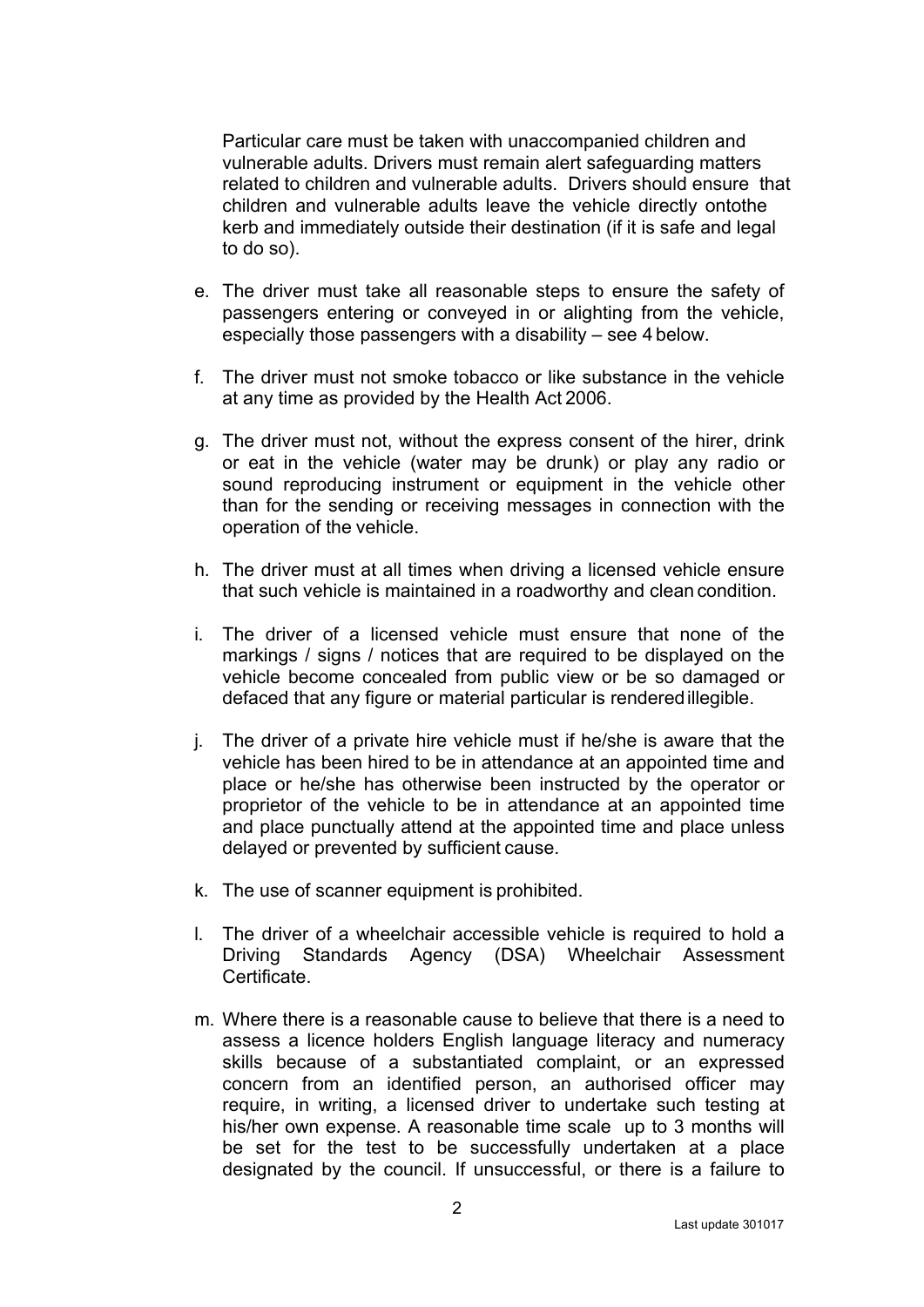attend, the licence of the driver may be suspended and consideration given to its revocation.

During the lifetime of a drivers licence, an authorised officer of the Council may require a licence holder to undertake reasonable andappropriate training to meet these expectations and requirements. Such a requirement would be in writing. A reasonable time scale of up to 3 months will be set for the training to be successfully undertaken at a place designated by the Council. If there is a refusal or failure to attend, or the licensed driver does not meaningfully participate in the training or attain the training accreditation the licence may be suspended and consideration given to its revocation. The cost of such training will be borne by the licence holder.

- n. Drivers must undertake an inspection of any vehicle that they are driving whilst working as a private hire / hackney carriage driver. This inspection must be undertaken at least daily and before the first carriage of fare paying passengers in the vehicle whilst it is being driven by the licence holder. The checks to be carried out by the driver must include all vehicle maintenance items listed in the annex to the Highway Code entitled 'vehicle maintenance, safety and security'. In addition, a check must be made to ensure that all signage and notices that are required by Rotherham MBC licensing conditions are appropriately fixed / attached to the vehicle. A record must be made by the driver to confirm that the checks have been undertaken, this record must be available for inspection by an authorised officer of the council.
- o. The driver must ensure that the vehicle's taxi camera system is operational at all times that the vehicle is being used as a licensed vehicle (i.e. for the carriage of fare paying passengers). The system does not need to be operational during other times (for example when being used for domestic purposes).

Video recording must be active at all times. Audio recording must be active whenever an unaccompanied child (i.e. under 18) or vulnerable adult is being carried in the vehicle.

In addition, audio recording must be activated by the driver at any time where the driver and customer are involved in a dispute or the driver feels threatened by the behaviour of a passenger.

The driver must not tamper or otherwise interfere with the system or the footage that is contained within it (nor must the driver allow the system to be tampered or interfered with my any person that does not have the council's express authority to do so), except as would be expected in order to operate the system in accordance with the manufacturers directions.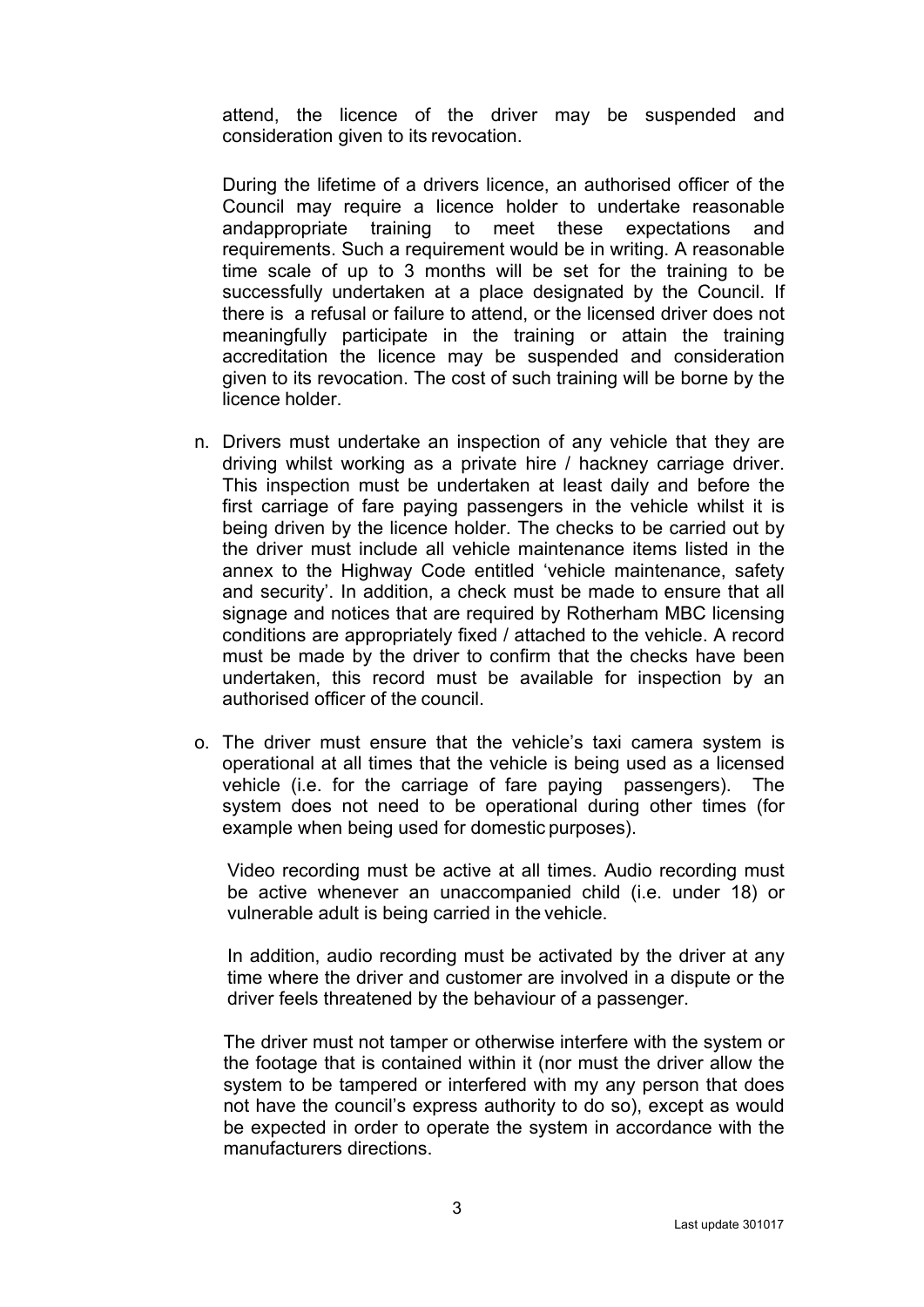# **4 FARES AND FARECARDS**

- a. The driver of a **private hire vehicle** must ensure that a notice is visibly displayed for the benefit of passengers to the effect that in the absence of a published fare scale, the fare should be agreed between passenger(s) and driver before commencement of the journey. When a fare scale is used that fare scale must be displayed and must be a similar size to the fare cards carried by Hackney Carriages and must give an accurate reflection of the charge, including any specific additions (i.e. Bank Holiday and after midnight loading) the customer may be expected to pay.
- b. The driver must not, if driving a licensed vehicle fitted with a taximeter, cause the fare recorded thereon to be cancelled or concealed until the hirer has had the opportunity of examining it and has paid the fare.
- c. The driver must not demand from any hirer of a **private hire vehicle** a fare in excess of any previously agreed for that hiring between the hirer and the operator or if the vehicle is fitted with a taximeter and there has been no previous agreement as to the fare, the fare shown on the face of the taximeter.
- d. The driver must, if requested by the hirer, provide a written receipt for the fare paid, such receipt to bear the name and address of the proprietor of the vehicle together with the badge number of the driver.

# **5 PASSENGERS**

- a. The licence holder must not cause or suffer or permit to be conveyed in a licensed vehicle a greater number of persons exclusive of the driver than the number of persons specified in the licence issued in respect of that licensed vehicle. In addition the driver must ensure that seat belt legislation is compiled with in respect of all children conveyed in the vehicle.
- b. The driver must not allow to be conveyed in the front of a licensed vehicle:
	- i. more than one person unless the vehicle is manufactured to carry two front seat passengers and seat belts are fitted for both passengers, or
	- ii. subject to paragraph iv below, any child under the age of 10 years old,
	- iii. subject to paragraph iv below, any person between the ages of 10 and 18 years old, unless the passenger is part of a group that includes at least one person over the age of 18, or all other passenger seats in the vehicle are occupied by persons under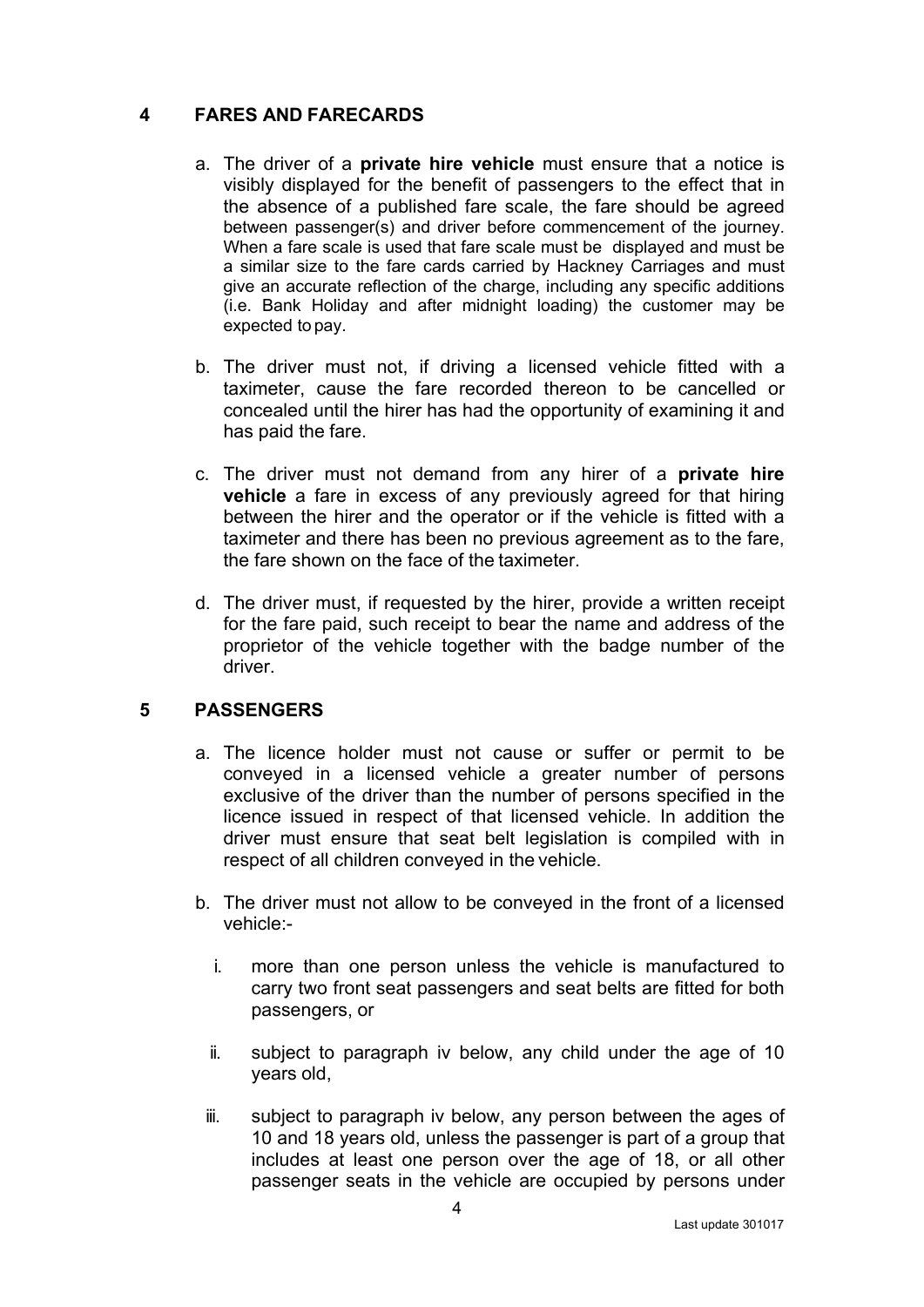the age of 18.

- iv. Paragraphs ii and iii above do not apply in cases where it is not reasonably practicable for the child to sit in the rear of the vehicle due to them having impaired mobility or some other impairment that would mean that it is safer for them to sit in the front seat. The impairment must be confirmed by an appropriate adult (who is independent of the driver). The adult must be familiar with the child's specific needs and confirm that it is not reasonably practicable for the child to sit in the rear seat as a result of that impairment. In these cases a record must be made of the adult's name and contact details and this record must be retained by the driver for at least 28 days.
- c. The driver must not, without the consent of the hirer of the vehicle, convey or permit to be conveyed any other person in that vehicle.
- d. The driver must provide all reasonable assistance to passengers and especially those with a disability. The Equality Act 2010 places the following duties on licensed drivers:-

### **Duty to assist passengers in Wheelchairs**

Section 36 of the Disability Discrimination Act 1995 places a duty on the driver of a designated\* wheelchair accessible hackney carriages and private hire vehicles to:

- Carry the passenger while in the wheelchair;
- Not to make any additional charge for doing so;
- If the passenger chooses to sit in a passenger seat to carry the wheelchair;
- To take such steps as are necessary to ensure that the passenger is carried in safety and reasonable comfort; and
- To give the passenger such mobility assistance as is reasonably required.

\* Designated vehicles are those listed by the Licensing Authority under section 167of the Equality Act 2010 as being a 'wheelchair accessible vehicle'

Section 36 of the DDA 1995 remains in effect until such time as section 165 of the Equalities Act 2010 comes into force. It will then be a condition of licence that drivers adhere to the requirements of s165 of the 2010 Act.

### **Duty to carry guide dogs and assistance dogs**

e. The driver must not fail or refuse to carry out a booking by or on behalf of a person with disabilities who is accompanied by an 'assistance dog' unless the driver has a Medical Exemption granted by the Licensing Authority and is displaying the Exemption Certificate in the approved manner or in the vehicle.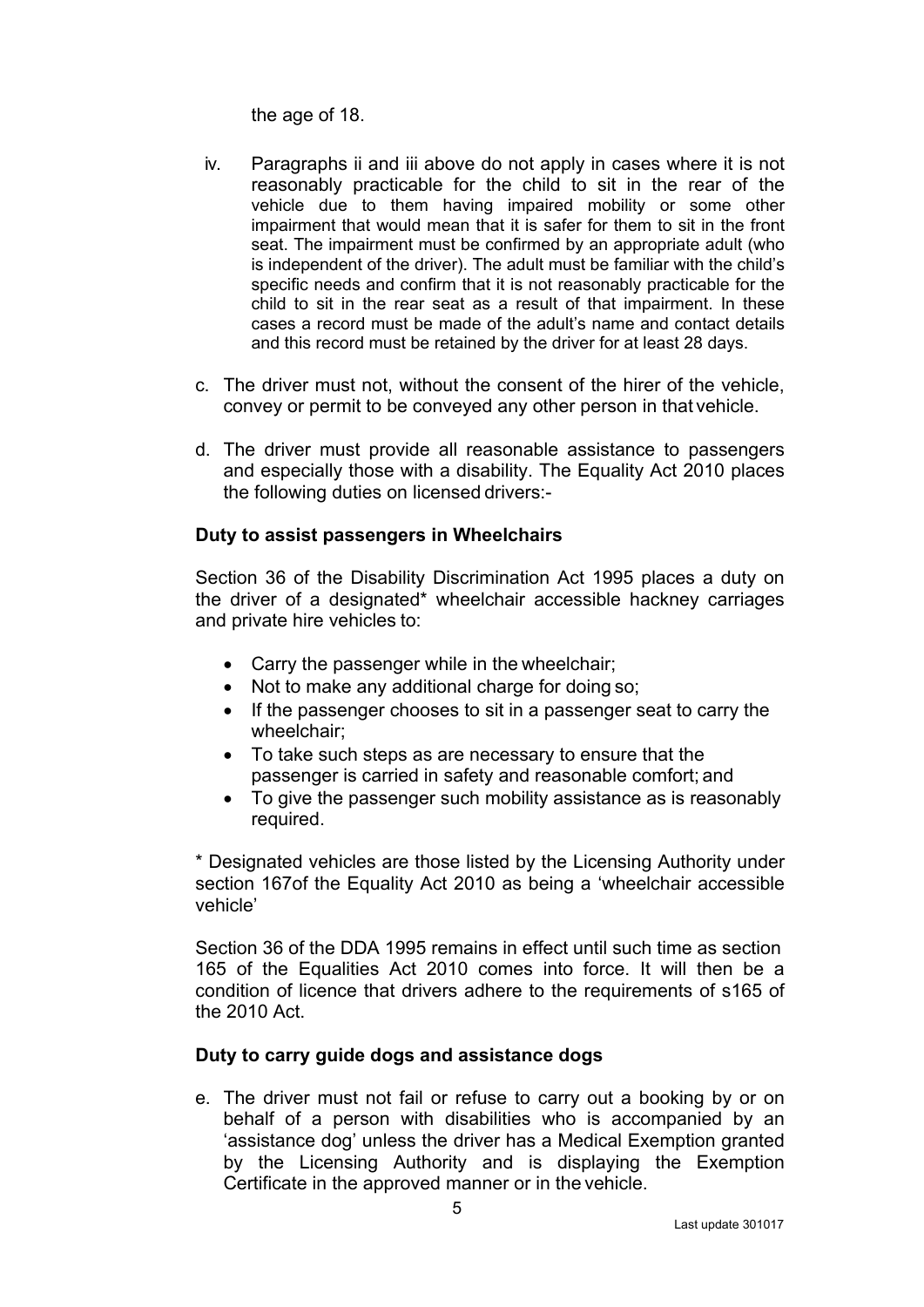Any animal belonging to or in the custody of any passenger should remain with that passenger and be conveyed in the front or rear of the vehicle.

Drivers are advised to have a blanket / towel which is kept in the boot of the licensed vehicle to be used where he/she may have concerns about excess dog hair being left in the vehicle.

## **6 FOUND PROPERTY**

The driver must, following the setting down of passengers, ascertain if any property belonging to the hirer(s) has been left in the vehicle and if not immediately able to return any such property, must deliver the item to Rotherham Police Station (Main Street) at the earliest opportunity, unless an alternative arrangement has been made with the owner of the property.

## **7 MEDICAL CONDITION(S)**

- a. The licence holder must notify the Council *in writing without undue delay* of any change in medical condition.
- b. The licence holder must at any time, or at such intervals as the Council may reasonably require, produce a certificate in the form prescribed by the Council signed by a registered medical practitioner to the effect that he/she is or continues to be physically fit to be a driver of a private hire/hackney carriage vehicle.

### **8 CONVICTIONS, CAUTIONS, ARREST ETC.**

The licence holder must notify the Council **in writing within 5 working days (or 3 working days in the case of arrest)** providing full details of any conviction, binding over, caution, warning, reprimand or arrest for any matter (whether or not charged) imposed on him / her during the period of the licence.

*The 5 days excludes a Saturday or a Sunday, Christmas Eve, Christmas Day, Good Friday, Bank Holidays or any other day on which the Licensing Office is closed.*

**What should be reported:-**

- **Any conviction (criminal or driving matter);**
- **Any caution (issued by the Police or any other agency);**
- **Issue of any Magistrate's Court summonses against you;**
- **Issue of any fixed penalty notice for any matter;**
- **Any harassment or other form of warning or order within the criminal law including anti-social behaviour orders or similar;**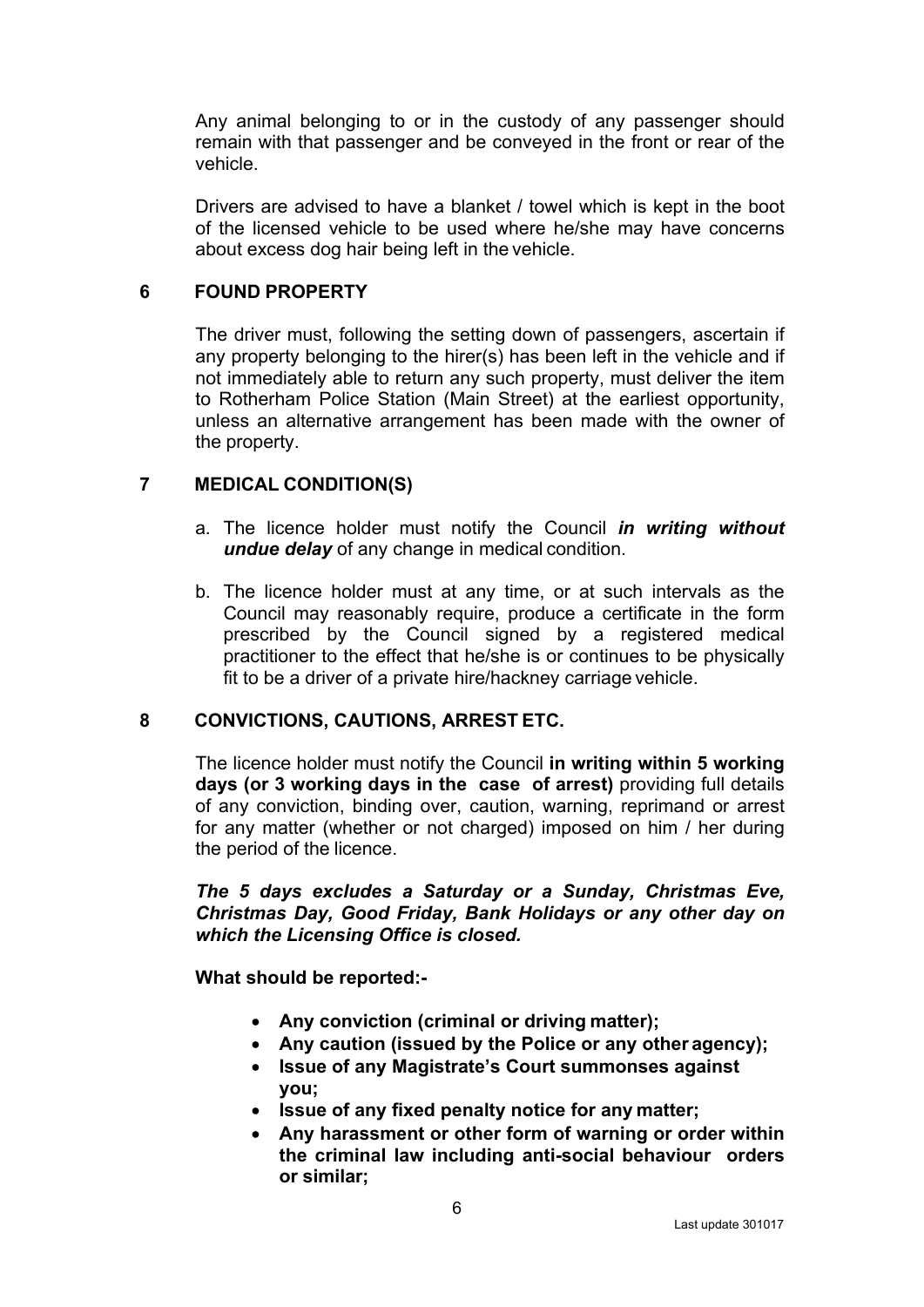- **Arrest for any offence (whether or not charged).**
- **Any acquittal following a criminal case heard by a court.**

### **Fixed Penalty Notices**

The driver must notify the Council in writing of the acceptance of any fixed penalty endorsement within *5 working days*. The driver must subsequently produce his / her driving licence to the Council, immediately following its endorsement*.*

### **Arrest for any Offence**

Whether charged or not the driver must notify the Council within 3 working days of their arrest for an alleged offence(s).

### **9 DISCLOSURE AND BARRING SERVICE ONLINE UPDATE SERVICE**

All licence holders must subscribe to the Disclosure and Barring Service Online Update Service. Any costs associated with maintaining this subscription must be met by the licence holder.

The licence holder must give permission for the council to undertake checks of their DBS status should the council consider it necessary to do so. The council will use the update service to monitor the criminal record of licence holders.

### **10 CHANGE OF OPERATOR**

The licence holder must notify the Council *in writing within 5 working days \** of any change of operator through whom he/she works.

*\* The 5 working days excludes a Saturday or a Sunday, Christmas Eve, Christmas Day, Good Friday, Bank Holidays or any other day on which the Licensing Office is closed.*

# **11 CHANGE OF ADDRESS**

The licence holder must notify the Council *in writing within 5 working days \** of any change of his/her address taking place during the period of the licence, whether permanent or temporary.

*\* The 5 working days excludes a Saturday or a Sunday, Christmas Eve, Christmas Day, Good Friday, Bank Holidays or any other day on which the Licensing Office is closed.*

### **12 WORKING HOURS**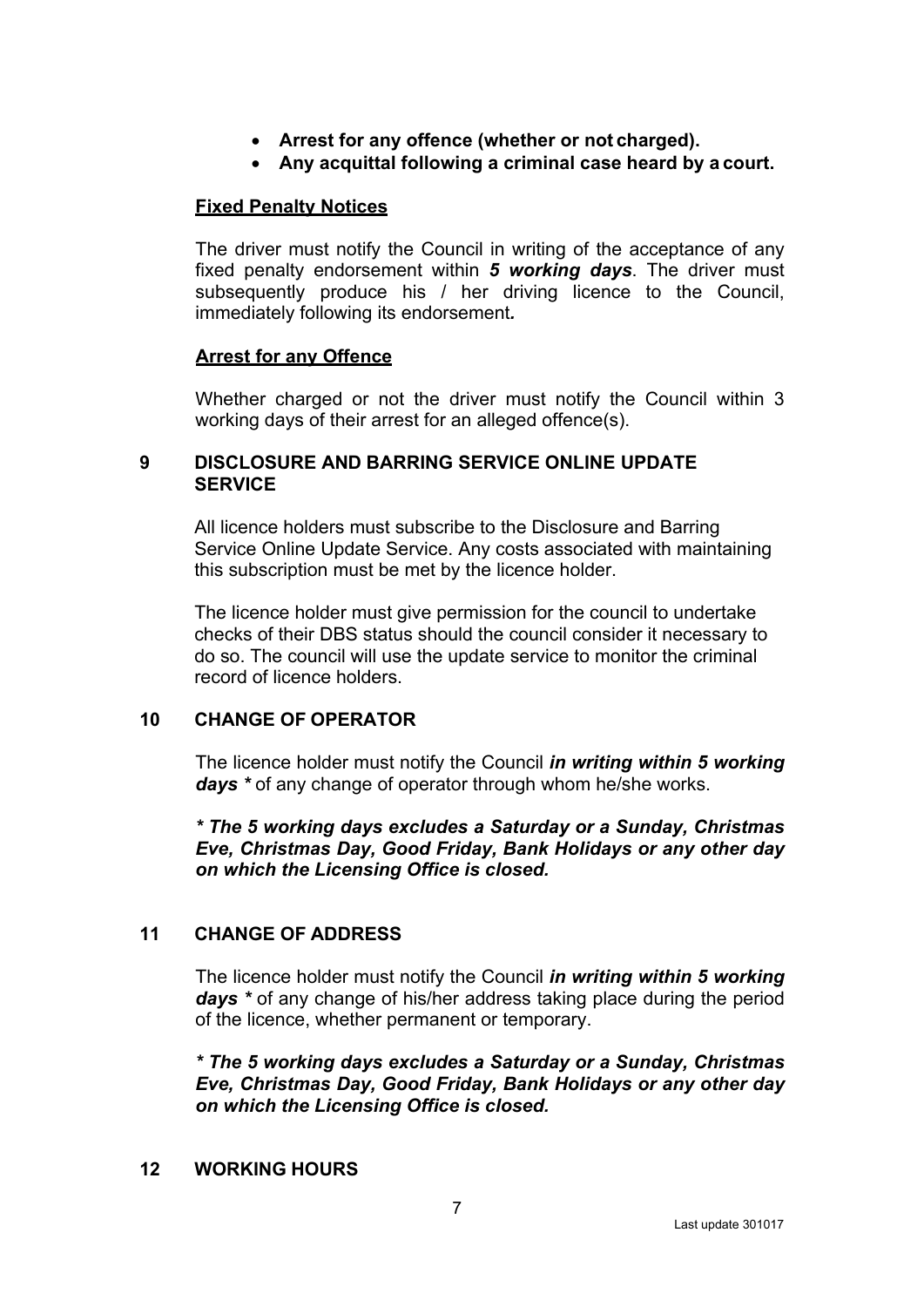Licensed drivers will not drive when their ability to do so is impaired by having worked excessive hours. The maximum daily driving time is 9 hours, and drivers must have a break lasting at least 45 minutes after driving for 4.5 hours (The break can be divided into two periods – the first at least 15 minutes long and the second at least 30 minutes – taken over the 4.5 hours).

#### **13 CUSTOMER AND OTHER PERSONAL INFORMATION**

Drivers must ensure that any personal information obtained during the course of their business is stored securely, and only retained for as long as is absolutely necessary. Access to this information must be restricted to those that will use it for the purpose for which it has been collected.

Personal information must not be used for any other purpose other than that for which it was collected without the express permission of the individual to which the information relates.

For example, telephone numbers provided by customers so that they can be alerted / updated by SMS text message with regard to a booking they have made must only be used for this purpose. The information must not be retained by the driver after the text message has been sent, and / or used for any other purpose (such as unsolicited marketing calls).

#### **14 OCCASIONS WHEN LICENSED DRIVERS ARE NOT UTILISING THEIR LICENSES FOR AN EXTENDED PERIOD OF TIME**

If circumstances are such that a licensed driver does not intend to work as hackney carriage / private hire driver in Rotherham for a period exceeding 4 months, they must surrender their licence to the council. The licence must be surrendered as soon as it becomes clear that the holder will not be working for a period exceeding this time.

Once the council is in receipt of the licence, the licence will be suspended until such time as the holder is in a position to commence work again. The council reserve the right to undertake any checks in relation to the licence holder that may be required to ensure that the driver remains a fit and proper person to hold a licence. Such checks may include a medical examination, DBS disclosure and checks with other agencies.

Examples of circumstances that may require the surrender of the licence include:

- The licence holder intends to spend an extended period of time outside of the UK
- The licence holder is ill or unable to work for some other reason.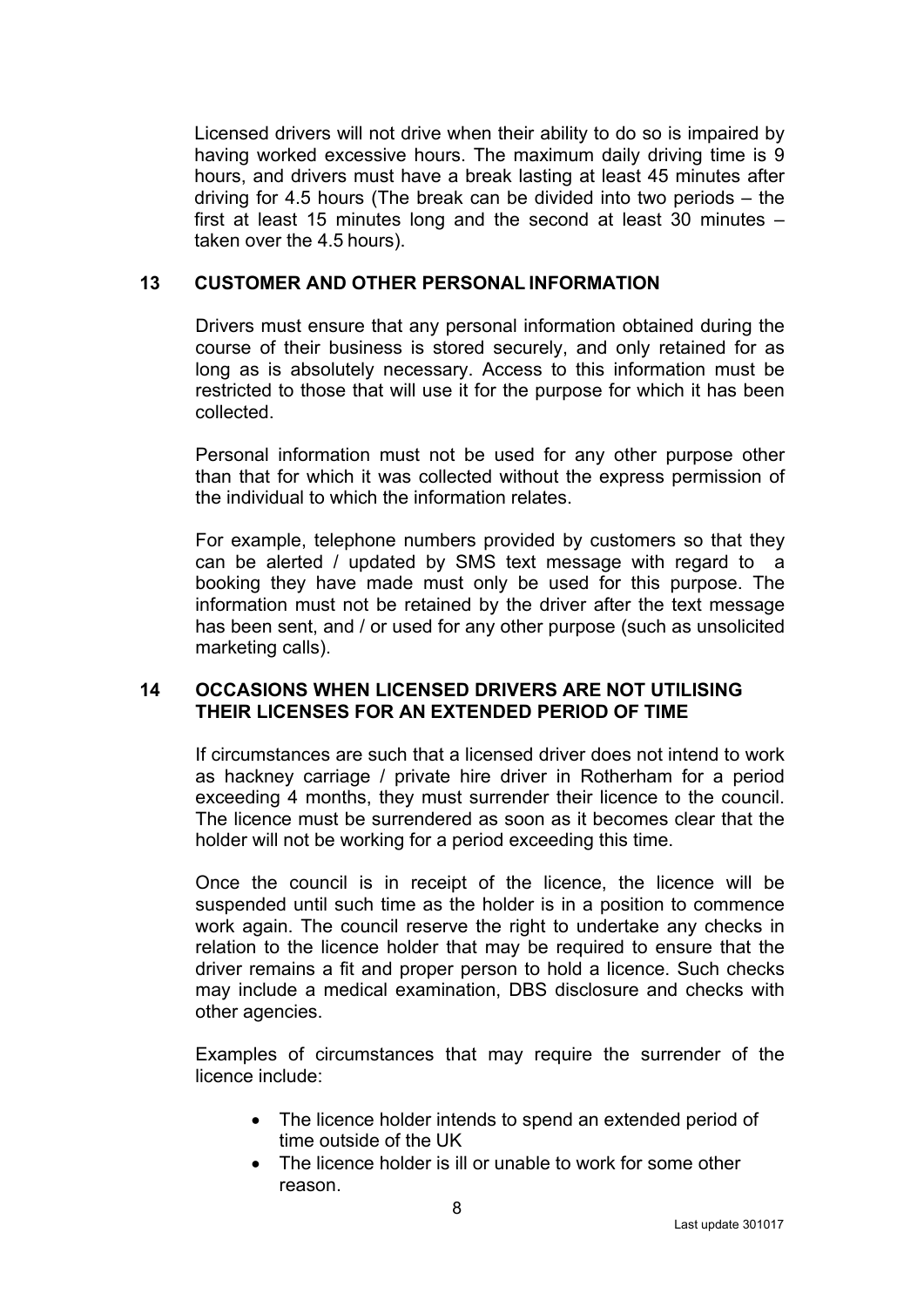This is not an exhaustive list.

### **15 DUTY TO COOPERATE ON REGULATORY MATTERS**

Licensed drivers must co-operate with authorised officers of the council in all matters relating to the regulation of the licensed vehicle trade. However nothing in this condition affects the licence holders statutory protection afforded by other legislation.

# **17. APPEARANCE OF DRIVER**

If a licensed driver alters their appearance significantly (for example by growing / removing a beard or moustache, changing hair colour etc), they must request a replacement ID badge from the council at the earliest opportunity and supply them with a up to date photograph that is an accurate portrayal of their current appearance.

## **18. ACCIDENTS**

If at any time the vehicle is involved in an accident, however minor, the driver must inform the Council of this fact as soon as possible and in any event within 1 working day (by telephone or email). An accident report form (available from the licensing office) must then be completed and submitted to the Council within five working days of the accident occurring (except in exceptional circumstances when the report must be made as soon as possible after the five working day deadline – an example of an exceptional circumstance would be that the driver is incapacitated due to the accident and physically unable to make the notification).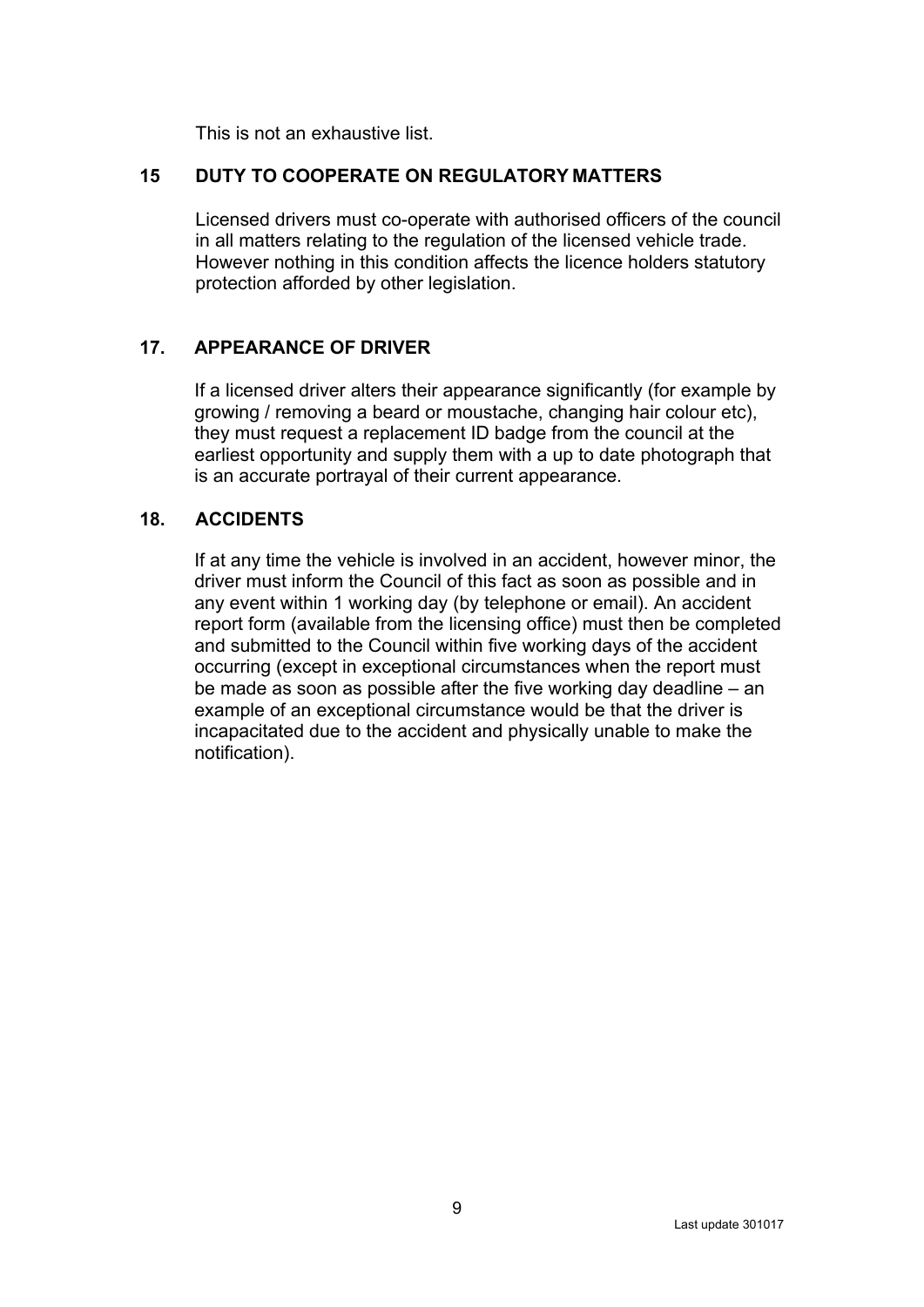#### **NOTES**

- **(i)** These conditions should be read in conjunction with the provisions of Part II of the Local Government (Miscellaneous Provisions) Act 1976.
- **(ii)** Any person who commits and offence against any of the provisions of the Act of 1976 pursuant to Section 76 may be liable on summary conviction to a fine not exceeding level 3 on the standard scale or to such other penalty as expressly provided in the Act. The licence holder should ensure compliance at all times.
- **(iii)** The use of a vehicle not licensed as a private hire vehicle or Hackney carriage to fulfil any private hire booking is prohibited even if no fare is charged for the journey or irrespective of when, how and to whom any fare is payable.
- **(iv)** A child can travel in a licensed vehicle without a child car seat, however the following must be observed:
	- a. children under 3 years of age can travel without a child's car seat or seat belt, but only on the back seat
	- b. children aged 3 years or older can travel without a child's car seat if they wear an adult seat belt
- **(v)** If at any time the conduct of the driver leads to concerns by the Council as to whether they remain a fit and proper to hold a licence, the Council will investigate the conduct and if satisfied that the driver is no longer fit and proper person the driver licence may be suspended and subsequently revoked.
- **(vi)** Failure to declare any conviction within the required timescale together with the nature of the conviction will be taken into account in deciding whether a licence holder is a fit and proper person to hold a hackney carriage/private hire driver licence. This may result in the suspension, revocation or refusal to renew the hackney carriage/private hire driver licence.

### **(vii) ANY INFRINGEMENT OF THE LICENSING CONDITIONS COULD LEAD TO SUSPENSION OF REVOCATION OF THE LICENCE.**

**(viii) ANY REQUEST FOR ADVICE FROM THE COUNCIL IN RELATION TO LICENSING LEGISLATION SHOULD BE IN WRITING TO WHICH A WRITTEN RESPONSE WILL BE GIVEN SO AS TO AVOID ANY FUTURE DISPUTE AS TO THE ADVICE GIVEN. THIS DOES NOT PRECLUDE YOU FROM OBTAINING YOUR OWN INDEPENDENT LEGAL ADVICE.**